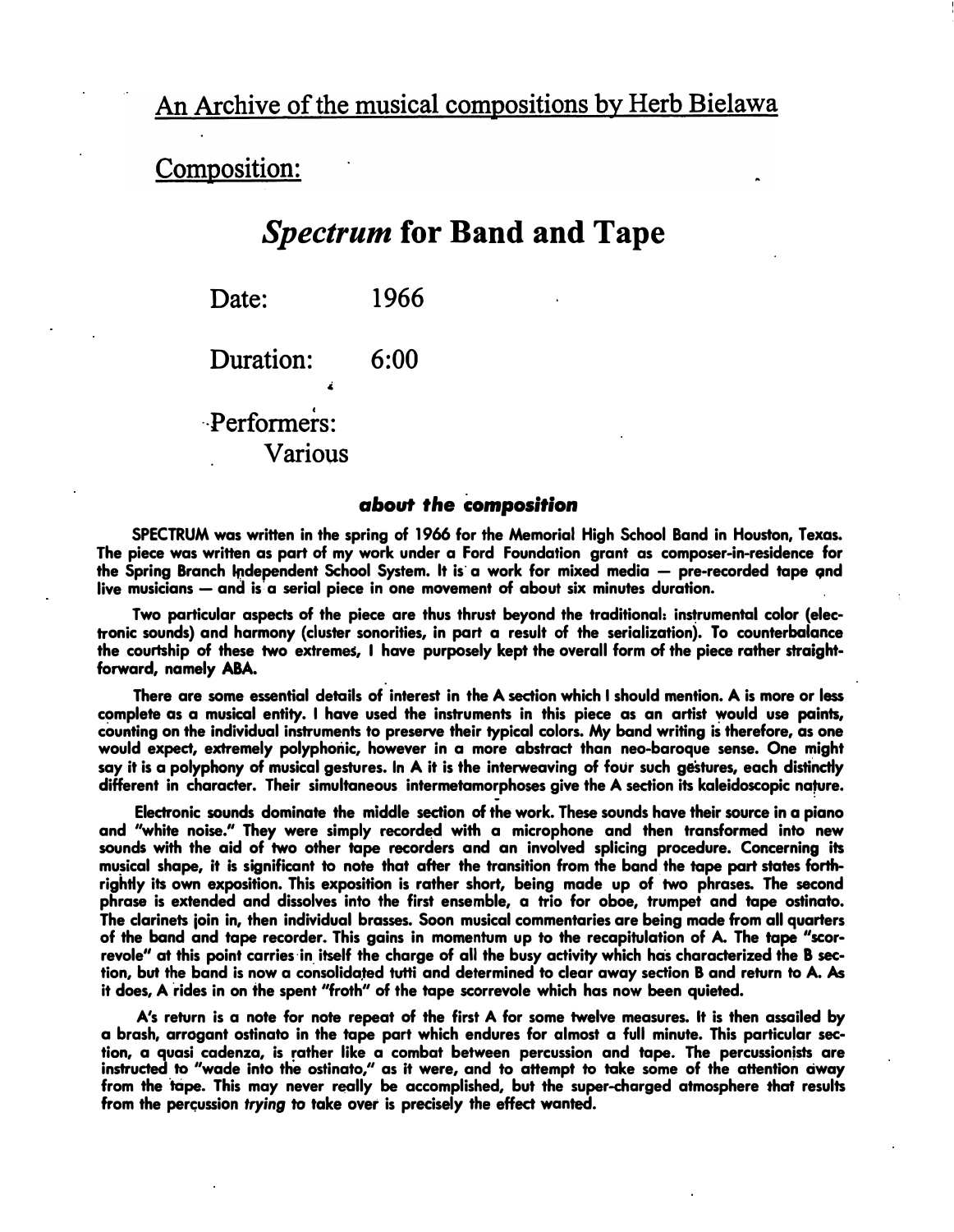SPECTRUM is tonally organized by the following series:



It is divided into three groups. The first two are made up of five notes each, the second group being an inversion of the firs<sup>t</sup>. The third group contains only two notes, a semi-tone apart. This organization reaches into the pre-recorded electronic pitches as well as the performed parts.

To many the composition may seem a digression from tradition. To be sure it is a digression into the untried field of electronics for me, but divorced from the compositional tradition it is not. Cause and eHect, unity and variety, exposition and development, tension and repose all operate in SPECTRUM.

## to the conductor

The notation in the scores for the Tape Recorder is visually suggestive of the tape sounds. Their exact<br>the saction which is important bounces since you will boue to follow it. For your boostit, therefore rhythmic configuration is'important, however, since you will have to follow it. For your benefit, therefore, 1 have added rhythmic musical notation cues to help clarify the rhythm. ·

You should give the operator of the Tape Recorder definite cues at his four entrances —

- 1. the third beat of measure 38,
- 2. the first beat of measure 144,
- 3. the third beat of measure 161 and

4

.4. the first beat of measure 201.

The 5/4 measure (63) is actually a small amount longer than 5/4. However, if you allow for this, you should find it relatively easy to pick up the slight accent at Tempo II — the 2/2 beginning at measure 64.

The tape "ching" at measure 66 is to be used as a cue for the two solo instruments entering at measure 67.

At measure 144 you will be able to feel the slight but definite pulse on each 'quarter note beat of the tape. The band should play with the tape as precisely as possible. Avoid a tendency to drag. The effect could be likened to an assault on the tape by ·the band, hence aggressiveness should be the band's manner here.

From ms. 162 to ms. 191 the tape figure is a steady series of staccato eighth notes. This section is unswervingly metronomic. In fact, use the tape as a metronome. The band should also listen to it for tempo.

The importance of the tape entrance exactly as notated at ms. 201 cannot be overstated. The sudden emergence of the tape part out of, but connected to the last band chord is dramatically critical at that point.

A possibly confusing measure is number 114  $-$  the  $\frac{\frac{1}{2}-1}{2}$  bar. This could have been notated as a 3/4 measure. However, my reason for doing it as I have was to make it easier for the horns to play the triplet quarter note figure. In 3/4 they would be required suddenly to feel the triplet against two beats. It should be conducted as a quarter note down-beat and a normal half note up-beat. The following 2/2 measures continue in the normal two beat pattern.

The tape runs continuously from the initial entrance at measure 38 to measure 135. Those sections in which the tape is silent are measured out by blank tape. Therefore, it is important that you neither lose nor gain tempo in the interim. This will probably be the most difficult task for you. Practice with the tape alone prior to rehearsing tape and band together is recommended.